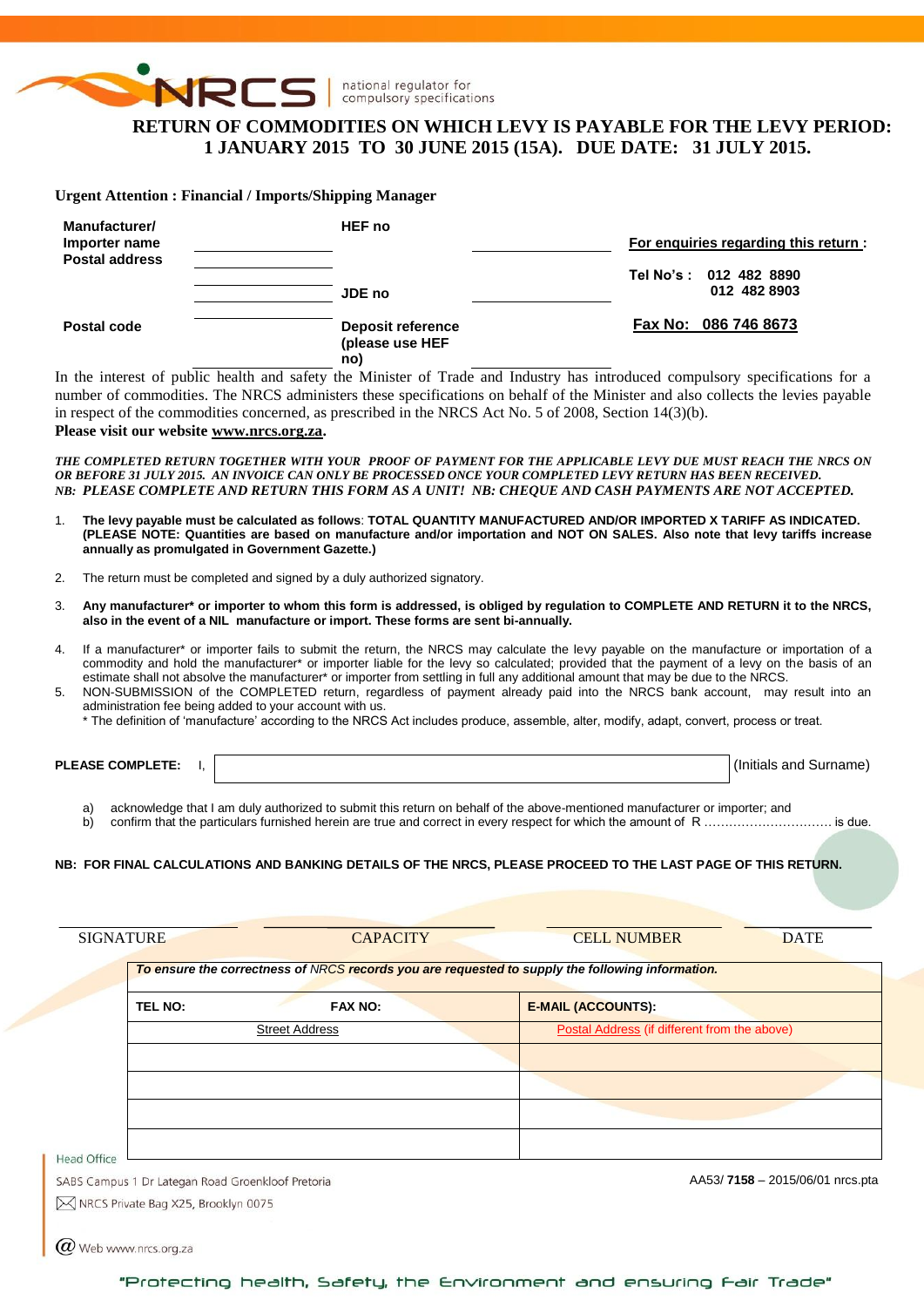### **BU 7158 - 1 January to 30 June 2015 (A)**

Page 2 of 6 ..........

#### **LIGHTERS FOR CIGARETTES, CIGARS AND PIPES**

| Code | Description of commodity                                            | <b>Quantity</b><br>manufactured<br><b>Jan to March</b> | Ouantity<br>imported<br><b>Jan to March</b> | <b>Quantity</b><br>Manufactured<br><b>April to June</b> | Quantity<br>Imported<br><b>April to June</b> | <b>Total</b> | Unit            | <b>Tariff</b> | Levy payable |  |
|------|---------------------------------------------------------------------|--------------------------------------------------------|---------------------------------------------|---------------------------------------------------------|----------------------------------------------|--------------|-----------------|---------------|--------------|--|
| 4510 | (VC 8076)<br>Disposable lighters (for cigarettes, cigars and pipes) |                                                        |                                             |                                                         |                                              |              | 100<br>Lighters | R3,00         |              |  |
| 4511 | (VC 8076)<br>Refillable lighters (for cigarettes, cigars and pipes) |                                                        |                                             |                                                         |                                              |              | 100<br>Lighters | R3,00         |              |  |

#### **FOOTWEAR**

| Code | Description of commodity            | Ouantity<br>manufactured<br><b>Jan to March</b> | Ouantity<br>imported<br><b>Jan to March</b> | Ouantity<br>Manufactured<br><b>April to June</b> | <b>Quantity</b><br>Imported<br>April to June | Total | Unit | <b>Tariff</b>     | Levy payable |
|------|-------------------------------------|-------------------------------------------------|---------------------------------------------|--------------------------------------------------|----------------------------------------------|-------|------|-------------------|--------------|
| 4600 | (VC 9002)<br><b>Safety Footwear</b> |                                                 |                                             |                                                  |                                              |       | Pair | R <sub>0.30</sub> |              |

### **BIOLOGICAL SAFETY CABINETS**

| Code | Description of commodity                                |           | Ouantity<br>manufactured<br><b>Jan to March</b> | Ouantity<br>imported<br><b>Jan to March</b> | Ouantity<br>Manufactured<br><b>April to June</b> | Juantity<br>'mported<br><b>April to June</b> | <b>Total</b> | Unit | <b>Tariff</b>         | Levy payable |  |
|------|---------------------------------------------------------|-----------|-------------------------------------------------|---------------------------------------------|--------------------------------------------------|----------------------------------------------|--------------|------|-----------------------|--------------|--|
| 5310 | Microbiological safety cabinets (Classes I, II and III) | (VC 8041) |                                                 |                                             |                                                  |                                              |              | Item | R <sub>4</sub> 438,00 |              |  |

### **COAL / PARAFFIN-BURNING APPLIANCES**

| Code | Description of commodity                              | Quantity<br>manufactured<br><b>Jan to March</b> | Quantity<br>imported<br><b>Jan to March</b> | <b>Quantity</b><br>Manufactured<br><b>April to June</b> | Quantity<br>Imported<br><b>April to June</b> | Total | Unit | <b>Tariff</b>       | Levy payable |  |
|------|-------------------------------------------------------|-------------------------------------------------|---------------------------------------------|---------------------------------------------------------|----------------------------------------------|-------|------|---------------------|--------------|--|
|      |                                                       |                                                 |                                             |                                                         |                                              |       |      |                     |              |  |
| 8110 | (VC 8034)<br>Coal-burning stoves and heaters          |                                                 |                                             |                                                         |                                              |       | Item | R <sub>142,31</sub> |              |  |
|      |                                                       |                                                 |                                             |                                                         |                                              |       |      |                     |              |  |
|      |                                                       |                                                 |                                             |                                                         |                                              |       |      |                     |              |  |
| 8120 | (VC 9089)<br>Non-pressure paraffin stoves and heaters |                                                 |                                             |                                                         |                                              |       | Item | R 2.59              |              |  |
|      |                                                       |                                                 |                                             |                                                         |                                              |       |      |                     |              |  |
| 8130 | (VC 9093)<br>Pressurized paraffin fuelled appliances  |                                                 |                                             |                                                         |                                              |       | Item | R 2.59              |              |  |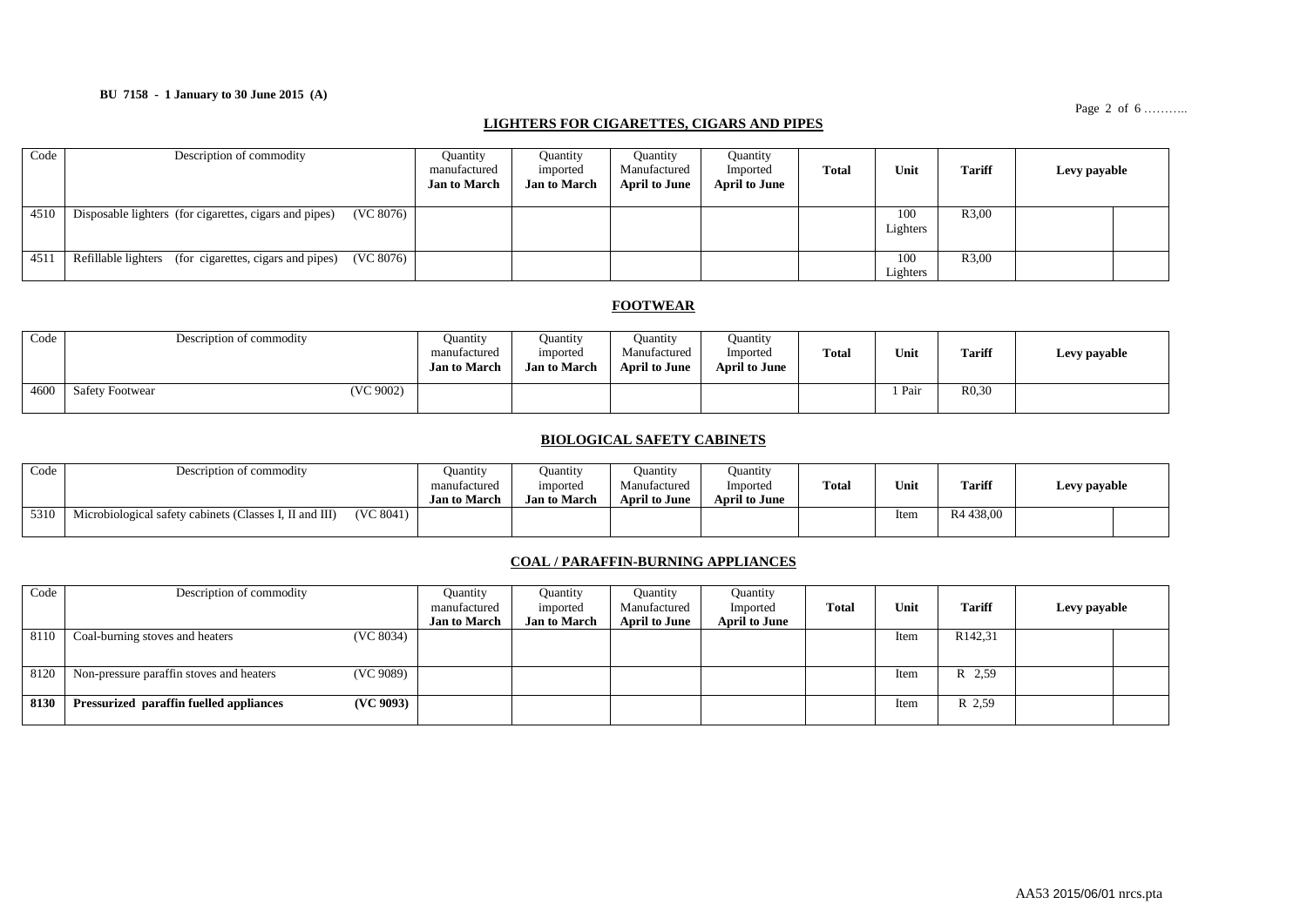#### Page 3 of 6 .....

### **BU 7158 – 1 January to 30 June 2015 (A)**

## **FIRE-ARMS**

| Code | Description of commodity                                              | Quantity<br>manufactured<br><b>Jan to March</b> | Quantity<br>imported<br><b>Jan to March</b> | Quantity<br>Manufactured<br><b>April to June</b> | Quantity<br>Imported<br><b>April to June</b> | <b>Total</b> | Unit | <b>Tariff</b>       | Levy payable |
|------|-----------------------------------------------------------------------|-------------------------------------------------|---------------------------------------------|--------------------------------------------------|----------------------------------------------|--------------|------|---------------------|--------------|
| 8310 | .22 Rim fire arms<br>(VC 8028)                                        |                                                 |                                             |                                                  |                                              |              | Item | R 11,27             |              |
| 8311 | (VC 8028)<br>Revolvers                                                |                                                 |                                             |                                                  |                                              |              | Item | R <sub>17,08</sub>  |              |
| 8312 | Centre fire rifles and pistols<br>(VC 8028)                           |                                                 |                                             |                                                  |                                              |              | Item | R <sub>17,08</sub>  |              |
| 8313 | Double-barrel shotguns<br>(VC 8028)                                   |                                                 |                                             |                                                  |                                              |              | Item | R <sub>17,08</sub>  |              |
| 8314 | (VC 8028)<br>Single-barrel shotguns                                   |                                                 |                                             |                                                  |                                              |              | Item | R <sub>14,54</sub>  |              |
| 8315 | All types of replacement barrels<br>(VC 8028)                         |                                                 |                                             |                                                  |                                              |              | Item | R <sub>11</sub> ,27 |              |
| 8316 | Modified rim- and center fire rifles, revolvers and pistols (VC 8028) |                                                 |                                             |                                                  |                                              |              | Item | R22,19              |              |
| 8317 | Modified double-barrel shotguns<br>(VC 8028)                          |                                                 |                                             |                                                  |                                              |              | Item | R22,19              |              |
| 8318 | Modified single-barrel shotguns<br>(VC 8028)                          |                                                 |                                             |                                                  |                                              |              | Item | R <sub>20</sub> ,50 |              |

## **TIMBER**

| Code | Description of commodity                 | <b>Quantity</b><br>manufactured<br>Jan to March | Ouantity<br>imported<br><b>Jan to March</b> | <b>Quantity</b><br>manufactured<br><b>April to June</b> | <b>Ouantity</b><br>Imported<br><b>April to June</b> | <b>Total</b> | Unit                                    | <b>Tariff</b>     | Levy payable |  |
|------|------------------------------------------|-------------------------------------------------|---------------------------------------------|---------------------------------------------------------|-----------------------------------------------------|--------------|-----------------------------------------|-------------------|--------------|--|
| 4710 | (VC 9092)<br>Preservative Treated Timber |                                                 |                                             |                                                         |                                                     |              | $\mathbf{D}_{\alpha}$<br>m <sup>3</sup> | D<br>$\mathbf{1}$ |              |  |

## **CEMENT**

| Code | Description of commodity   | Ouantity            | Ouantity            | <b>Ouantity</b>      | Quantity             |              |        |               |              |  |
|------|----------------------------|---------------------|---------------------|----------------------|----------------------|--------------|--------|---------------|--------------|--|
|      |                            | manufactured        | imported            | Manufactured         | Imported             | <b>Total</b> | Unit   | <b>Tariff</b> | Levy payable |  |
|      |                            | <b>Jan to March</b> | <b>Jan to March</b> | <b>April to June</b> | <b>April to June</b> |              |        |               |              |  |
| 8400 | (VC 9085)<br><b>Cement</b> |                     |                     |                      |                      |              | Per    | R 0,19        |              |  |
|      |                            |                     |                     |                      |                      |              | Metric |               |              |  |
|      |                            |                     |                     |                      |                      |              | Ton    |               |              |  |

### **DISINFECTANTS & DETERGENTS**

## **NB : QUANTITY TO BE ROUNDED OFF TO THE NEXT FULL UNIT !!**

| Code | Description of commodities                             | Ouantity<br>Manufactured<br><b>Jan to March</b> | Ouantity<br>Imported<br><b>Jan to March</b> | Ouantity<br>Manufactured<br><b>April to June</b> | <b>Quantity</b><br>Imported<br><b>April to June</b> | <b>Total</b> | Unit                                 | <b>Tariff</b>      | Levy payable |  |
|------|--------------------------------------------------------|-------------------------------------------------|---------------------------------------------|--------------------------------------------------|-----------------------------------------------------|--------------|--------------------------------------|--------------------|--------------|--|
| 8700 | (VC 8054)<br>Disinfectants and Detergent-disinfectants |                                                 |                                             |                                                  |                                                     |              | 100<br>liters or<br>$100 \text{ kg}$ | R <sub>6</sub> ,15 |              |  |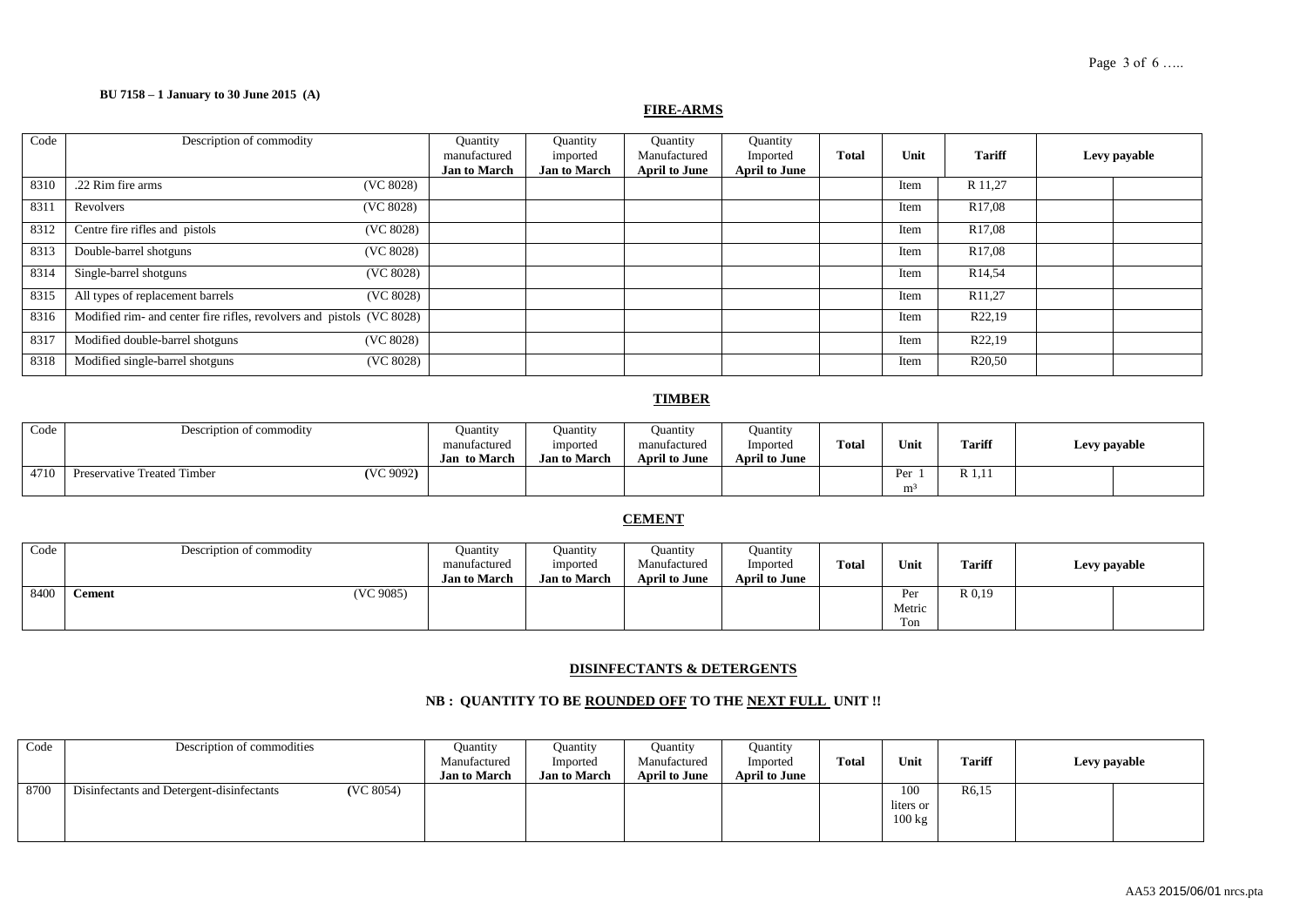#### **PERSONAL PROTECTIVE EQUIPMENT**

| Code  | Description of commodities                                                                                                                                       | Quantity                            | Quantity                        | Quantity                             | Quantity                         |              |      |          |              |
|-------|------------------------------------------------------------------------------------------------------------------------------------------------------------------|-------------------------------------|---------------------------------|--------------------------------------|----------------------------------|--------------|------|----------|--------------|
|       |                                                                                                                                                                  | manufactured<br><b>Jan to March</b> | Imported<br><b>Jan to March</b> | Manufactured<br><b>April to June</b> | imported<br><b>April to June</b> | <b>Total</b> | Unit | Tariff   | Levy payable |
| 8280  | (VC 8072)<br>Gas filters and combined filters<br>(SANS 54387)                                                                                                    |                                     |                                 |                                      |                                  |              | Item | R 0.34   |              |
| 82802 | Filters for connection by means of breathing hoses to face pieces<br>(SANS 275)<br>(VC 8072)                                                                     |                                     |                                 |                                      |                                  |              | Item | R 0,34   |              |
| 8281  | Full-face masks<br>(SANS 50136)<br>(VC 8072)                                                                                                                     |                                     |                                 |                                      |                                  |              | Item | R 10,58  |              |
| 8282  | Half masks and quarter masks<br>(VC 8072)<br>(SANS 50140)                                                                                                        |                                     |                                 |                                      |                                  |              | Item | R 1,25   |              |
| 8283  | Filtering half masks to protect against particles<br>(SANS 50149)<br>(VC 8072)                                                                                   |                                     |                                 |                                      |                                  |              | Item | R 0.11   |              |
| 82830 | Valve filtering half masks to protect against gases or gases and<br>(SANS 50405)<br>particles<br>(VC 8032)                                                       |                                     |                                 |                                      |                                  |              | Item | R 6,81   |              |
| 8284  | Half mask without inhalation valves and with separable filters to<br>protect against gases or gases and particles or particles only<br>(SANS 51287)<br>(VC 8072) |                                     |                                 |                                      |                                  |              | Item | R 1,25   |              |
| 8285  | (VC 8072)<br>(SANS 50143)<br>Particle filters                                                                                                                    |                                     |                                 |                                      |                                  |              | Item | R 0.25   |              |
| 8290  | Powered filtering devices incorporating a helmet or a hood<br>(SANS 12941)<br>(VC 8072)                                                                          |                                     |                                 |                                      |                                  |              | Item | R110,55  |              |
| 82900 | Power assisted filtering devices incorporating full face masks,<br>half masks or quarter masks<br>(SANS 12942)<br>(VC 8072)                                      |                                     |                                 |                                      |                                  |              | Item | R110,55  |              |
| 8291  | Compressed air line breathing apparatus for use with demand<br>valve for use with a full face mask (SANS 54593-1) (VC 8072)                                      |                                     |                                 |                                      |                                  |              | Item | R 69,83  |              |
| 82910 | Continuous flow compressed air line breathing apparatus<br>(SANS 54594) (VC 8072)                                                                                |                                     |                                 |                                      |                                  |              | Item | R 69,83  |              |
| 82912 | Compressed air line breathing apparatus with demand valve for<br>with a half mask at positive pressure(SANS 54593-2) (VC 8072)                                   |                                     |                                 |                                      |                                  |              | Item | R 69,83  |              |
| 8292  | Fresh air hose breathing apparatus for use with full face mask,<br>half mask or mouthpiece assembly (SANS 50138)<br>(VC 8072)                                    |                                     |                                 |                                      |                                  |              | Item | R 69,83  |              |
| 82920 | Powered fresh air hose breathing apparatus incorporating a hood<br>(SANS 50269)<br>(VC 8072)                                                                     |                                     |                                 |                                      |                                  |              | Item | R 69,83  |              |
| 8293  | Self-contained closed-circuit breathing apparatus of the<br>compressed oxygen or compressed oxygen-nitrogen type<br>(VC 8072)<br>(SANS 50145)                    |                                     |                                 |                                      |                                  |              | Item | R1040,00 |              |
| 8294  | Self-contained open-circuit compressed air breathing apparatus<br>(VC 8072)<br>(SANS 50137)                                                                      |                                     |                                 |                                      |                                  |              | Item | R152,59  |              |
| 8295  | Self-contained closed-circuit breathing apparatus for escape<br>(SANS 53794)<br>(VC 8072)<br>apparatus                                                           |                                     |                                 |                                      |                                  |              | Item | R136,14  |              |
| 82951 | Self-contained open-circuit compressed air breathing apparatus<br>with full face mask or mouthpiece assembly for escape<br>(SANS 50402)<br>(VC 8032)             |                                     |                                 |                                      |                                  |              | Item | R 209,44 |              |
| 82952 | Filtering devices with hood for self-rescue from fire<br>(SANS 50403)<br>(VC 8032)                                                                               |                                     |                                 |                                      |                                  |              | Item | R 28,43  |              |
| 82953 | Filter self-rescuers for protection against carbon monoxide<br>(SANS 50404)<br>(VC 8032)                                                                         |                                     |                                 |                                      |                                  |              | Item | R 14,22  |              |
| 82955 | Compressed air escape apparatus with a hood<br>(VC 8032)<br>(SANS 51146)                                                                                         |                                     |                                 |                                      |                                  |              | Item | R178,19  |              |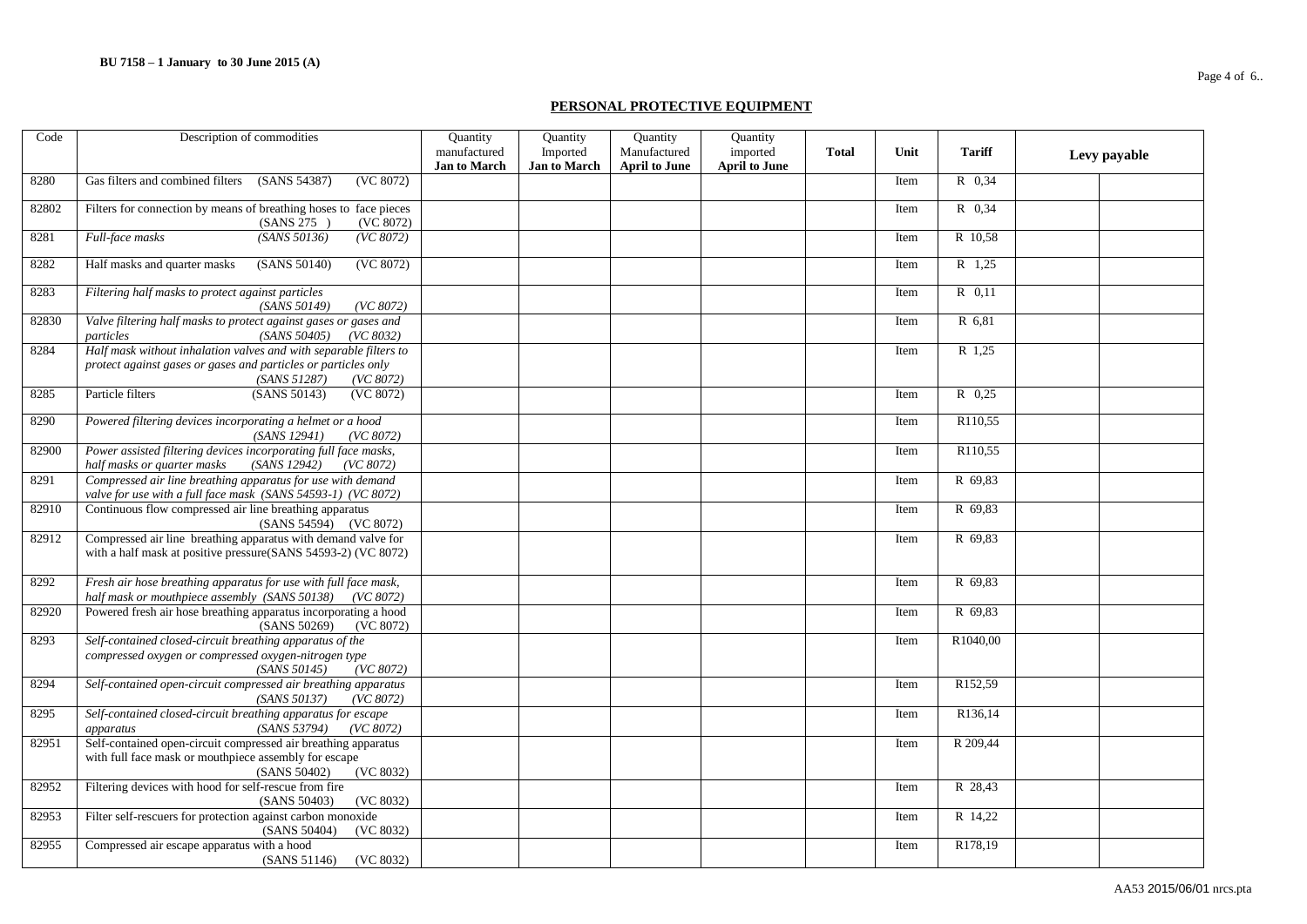## **SWIMMING AIDS / LIFE JACKETS**

| Code  | Description of commodities                                                         | Quantity<br>manufactured<br><b>Jan to March</b> | Quantity<br>imported<br><b>Jan to March</b> | Quantity<br>Manufactured<br><b>April to June</b> | Quantity<br>Imported<br><b>April to June</b> | <b>Total</b> | Unit | <b>Tariff</b>       | Levy payable |  |
|-------|------------------------------------------------------------------------------------|-------------------------------------------------|---------------------------------------------|--------------------------------------------------|----------------------------------------------|--------------|------|---------------------|--------------|--|
| 4310  | Swimming aids that are carried or worn on the body<br>$(SANS 53138-1)$             |                                                 |                                             |                                                  |                                              |              | Item | R 0.24              |              |  |
| 4312  | Swim seats<br>$(SANS 53138-3)$                                                     |                                                 |                                             |                                                  |                                              |              | Item | R 0.57              |              |  |
| 4314  | Buoyancy aids (level 50)<br>(SANS 12402-5)                                         |                                                 |                                             |                                                  |                                              |              | Item | R 6,85              |              |  |
| 4315  | (SANS 12402-6)<br>Special purpose buoyancy aids                                    |                                                 |                                             |                                                  |                                              |              | Item | R 6,85              |              |  |
| 4313  | Lifejackets for inland / close to shore conditions (level 100)<br>$(SANS 12402-4)$ |                                                 |                                             |                                                  |                                              |              | Item | R <sub>13</sub> ,71 |              |  |
| 43131 | Lifejackets for offshore conditions (level 150)<br>$(SANS 12402-3)$                |                                                 |                                             |                                                  |                                              |              | Item | R <sub>13,71</sub>  |              |  |
| 43132 | Lifejackets for extreme offshore conditions (level 275)<br>(SANS 12402-2)          |                                                 |                                             |                                                  |                                              |              | Item | R <sub>13</sub> ,71 |              |  |
| 43133 | Lifejackets for seagoing ships<br>$(SANS 12402-1)$                                 |                                                 |                                             |                                                  |                                              |              | Item | R <sub>13,71</sub>  |              |  |
| 43134 | Special Purpose lifejackets<br>$(SANS 12402-6)$                                    |                                                 |                                             |                                                  |                                              |              | Item | R <sub>13,71</sub>  |              |  |

## **SAFETY GLASS / GLAZING MATERIALS**

| Code | Description of commodities                                  | <b>Ouantity</b><br>manufactured<br><b>Jan to March</b> | Quantity<br>Imported<br><b>Jan to March</b> | <b>Ouantity</b><br>manufactured<br>April to June | Quantity<br>Imported<br><b>April to June</b> | <b>Total</b> | Unit                | <b>Tariff</b> | Levy payable |
|------|-------------------------------------------------------------|--------------------------------------------------------|---------------------------------------------|--------------------------------------------------|----------------------------------------------|--------------|---------------------|---------------|--------------|
| 4400 | (VC 9003)<br>Safety glass and other safety glazing material |                                                        |                                             |                                                  |                                              |              | Per $1 \text{ m}^2$ | R0,20         |              |

**Please note: Should you require technical advice or any other information regarding these commodities, please contact Simon Odendaal at Tel 012 482 8860**